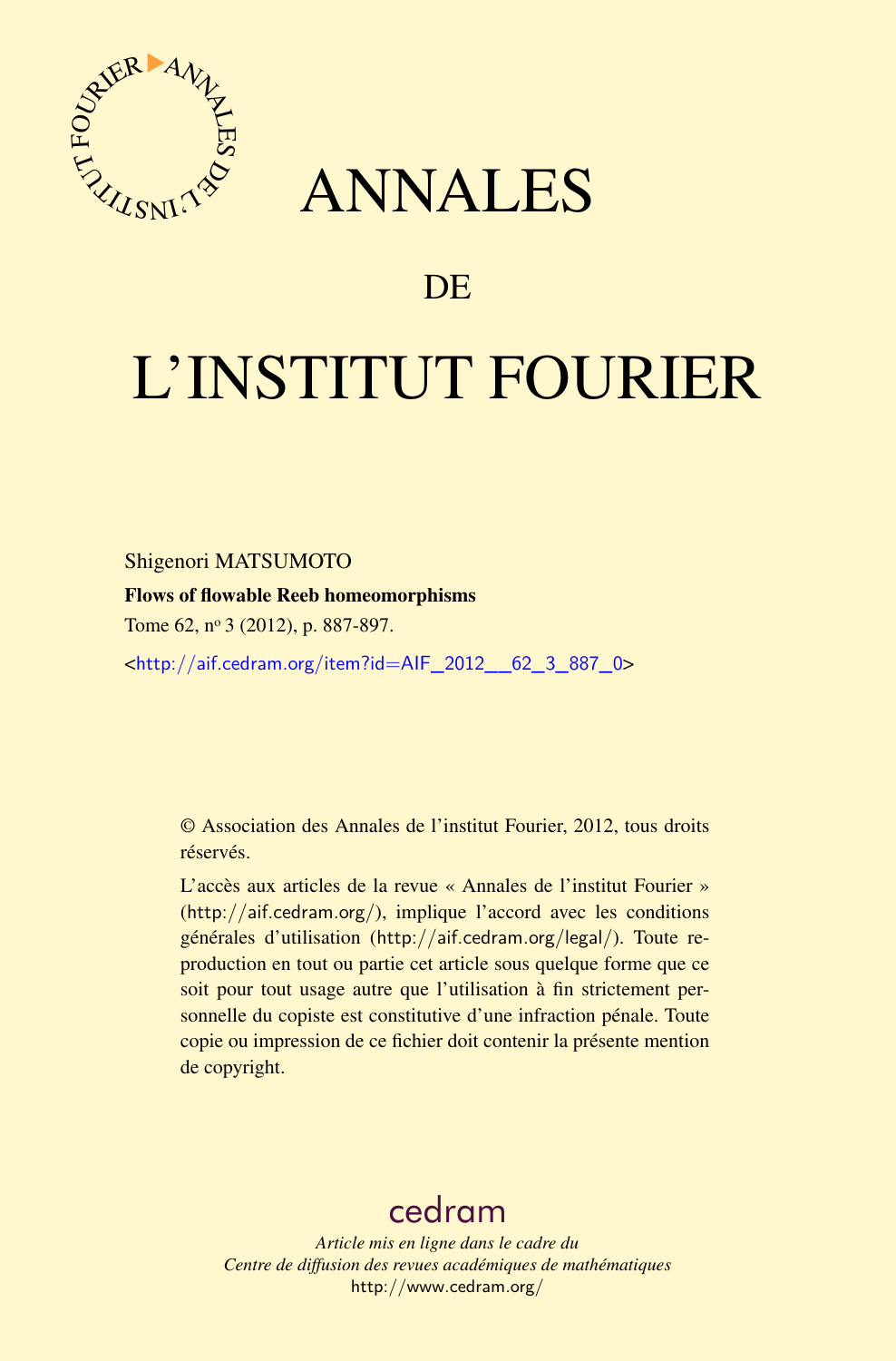#### FLOWS OF FLOWABLE REEB HOMEOMORPHISMS

**by Shigenori MATSUMOTO (\*)**

Abstract. — We consider a fixed point free homeomorphism *h* of the closed band  $B = \mathbb{R} \times [0, 1]$  which leaves each leaf of a Reeb foliation on *B* invariant. Assuming *h* is the time one of various topological flows, we compare the restriction of the flows on the boundary.

Résumé. — Considérons une homéomorphisme sans points fixes sur la bande fermé  $B = \mathbb{R} \times [0, 1]$  qui laisse un feuilletage de Reeb invariant et qui est le temps un des flots topologiques. Nous comparons les restrictions de plusieurs tels flots au bord de *B*.

#### **1. Introduction**

Orientation preserving and fixed point free homeomorphisms of the plane are called Brouwer homeomorphisms. Since the seminal work of L. E. Brouwer nearly 100 years ago, they draw attentions of many mathematicians  $([3], [8], [4], [5], [6], [11])$  $([3], [8], [4], [5], [6], [11])$  $([3], [8], [4], [5], [6], [11])$  $([3], [8], [4], [5], [6], [11])$  $([3], [8], [4], [5], [6], [11])$  $([3], [8], [4], [5], [6], [11])$  $([3], [8], [4], [5], [6], [11])$  $([3], [8], [4], [5], [6], [11])$  $([3], [8], [4], [5], [6], [11])$  $([3], [8], [4], [5], [6], [11])$  $([3], [8], [4], [5], [6], [11])$  $([3], [8], [4], [5], [6], [11])$  $([3], [8], [4], [5], [6], [11])$ . Nowadays there still remains interesting problems about them.

Besides those Brouwer homeomorphisms which are topologically conjugate to the translation, the simplest ones are perhaps those which preserve the leaves of Reeb foliations; the main theme of the present notes. It is simpler and loses nothing to consider their restriction to the Reeb component.

Let  $B = \mathbb{R} \times [0, 1]$  be a closed band, and denote  $\partial_i B = \mathbb{R} \times \{i\}$  ( $i = 0, 1$ ) and Int  $B = \mathbb{R} \times (0, 1)$ . An oriented foliation R on B is called a Reeb foliation if  $\partial_0 B$  with the positive orientation and  $\partial_1 B$  with the negative orientation are leaves of R and the foliation restricted to the interior Int *B* is a bundle foliation. The leaf space of a Reeb foliation is homeomorphic to the

Keywords: Reeb foliations, homeomorphisms, topological conjugacy.

Math. classification: 37E30.

<sup>(\*)</sup> The author is partially supported by Grant-in-Aid for Scientific Research (C) No. 20540096.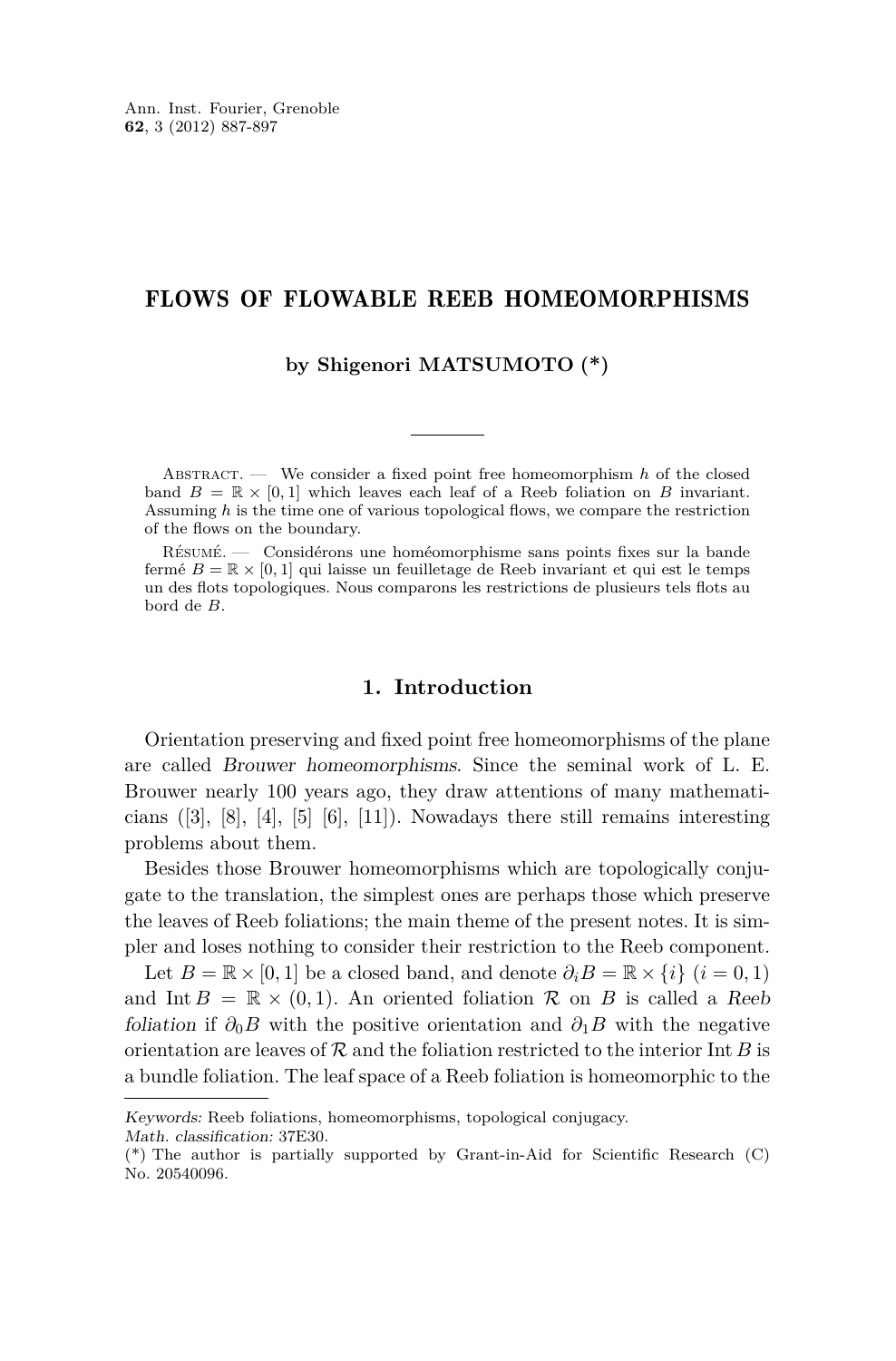<span id="page-2-0"></span>non Hausdorff space obtained by glueing two copies of  $[0, \infty)$  along  $(0, \infty)$ . This shows ([\[7\]](#page-11-0)) that any two Reeb foliations are mutually topologically equivalent.

A homeomorphism  $h: B \to B$  is called a Reeb homeomorphism if h preserves each leaf of a Reeb foliation and  $h(x) > x$  for any  $x \in B$ , where *>* is the total order on a leaf given by the orientation. In this paper we consider flowable Reeb homeomorphisms *h*, i.e. those which are the time one of topological flows. (F. Béguin and F. Le Roux constructed in [\[2\]](#page-11-0) examples of non flowable Reeb homeomorphisms. See also Sect. 4 of the present paper.) When *h* is flowable, *h* can be embedded as the time one into a great variety of flows. The purpose of this paper is to compare the restriction of one flow to the boundary of *B* with that of another. This problem is motivated by a result of [\[9\]](#page-11-0) which states that if two flows have a common orbit foliation, then their restrictions to the boundary are the same.

Let

$$
P = \{(x, y) \mid x \geqslant 0, y \geqslant 0\} - \{(0, 0)\}.
$$

Notice that *P* is homeomorphic to *B*. Consider a homeomorphsim  $h_P: P \to$ *P* defined by

$$
h_P(x, y) = (2x, 2^{-1}y)).
$$

A homeomorphism of *B* is called a standard Reeb homeomorphism if it is topologically conjugate to  $h<sub>P</sub>$ , and nonstandard otherwise. It is known ([\[2\]](#page-11-0)) that there are nonstandard flowable Reeb homeomorphisms. See also Sect. 4. The main result of this paper is the following.

THEOREM 1.1.

- (1) Assume *h* is a standard Reeb homeomorphsim of *B*. For  $i = 0, 1$ , let  $\{\psi_i^t\}$  be an arbitrary flow on  $\partial_i B$  whose time one is the restriction of *h*. Then there is a flow  $\{\varphi^t\}$  on *B*, an extension of both  $\{\psi_0^t\}$  and  $\{\psi_1^t\}$ , whose time one is *h*.
- (2) If *h* is a nonstandard flowable Reeb homeomorphism, there is a homeomorphism from  $\partial_0 B$  to  $\partial_1 B$  which commutes with any flow whose time one is *h*.

Notice that (1) is immediate from the model *h<sup>P</sup>* which is a product map. After we prepare some necessary prerequisites in Sect. 2, we prove Theorem 1.1 (2) in Sect. 3. Sect. 4 is devoted to two examples of nonstandard flowable Reeb homeomorphisms, one for which Theorem 1.1 (2) is the optimal, and the other for which the restriction of the flow to the boundary is unique.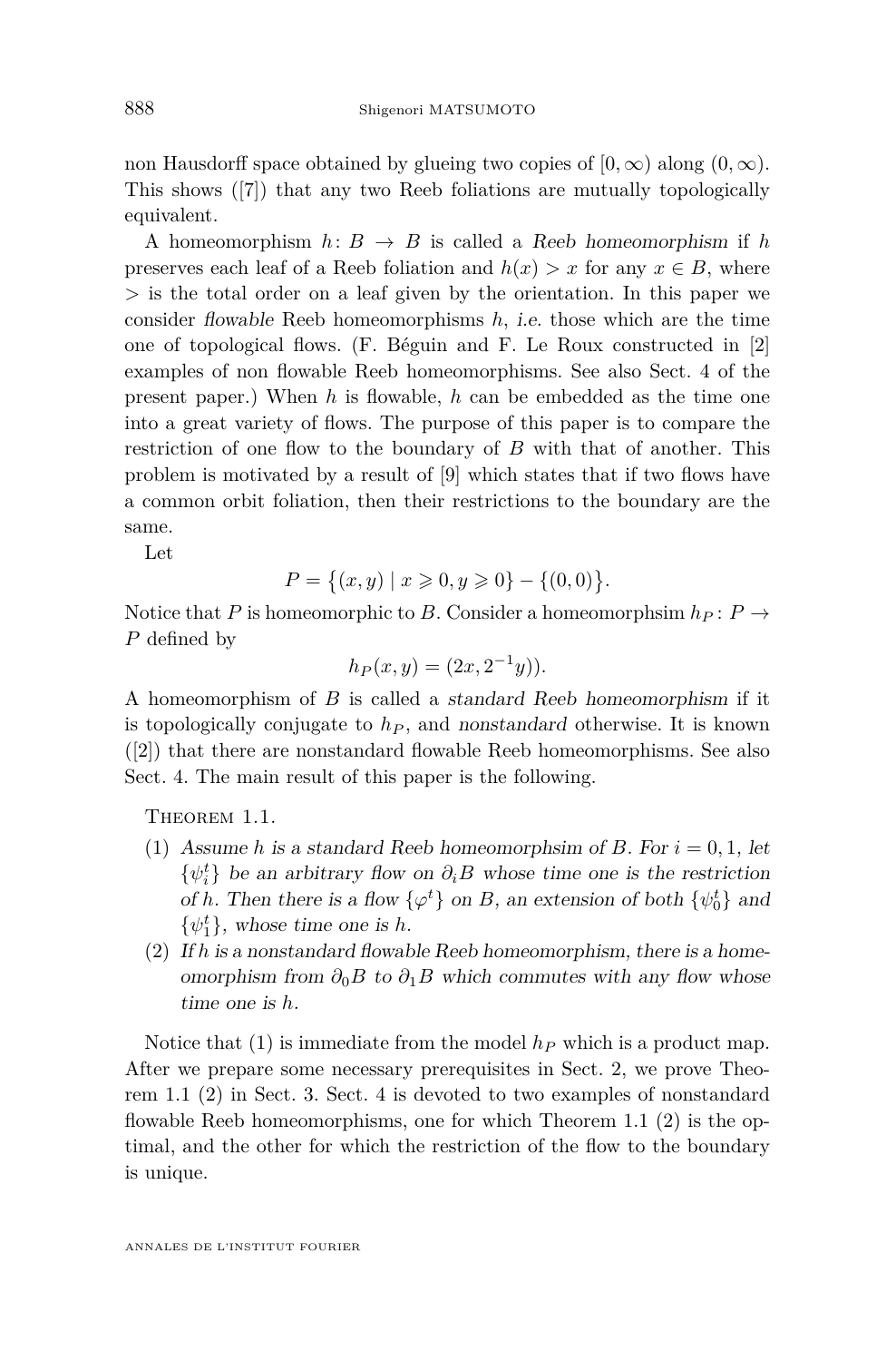The author expresses his gratitude to the referee for careful reading.

#### **2. Preliminaries**

Let  $\mathcal R$  be a Reeb foliation on  $B$ . A topological flow on  $B$  is called an  $\mathcal R$ flow if its oriented orbit foliation is  $R$ . To fix the idea we assume throughout that  $\partial_0 B$  is repelling and  $\partial_1 B$  is attracting. Let  $\mathcal E$  be the set of the topological conjugacy classes of  $R$ -flows. We shall summarize a main result of [\[10\]](#page-11-0), a classification of  $\mathcal{E}$ , which will play a crucial role in what follows.

For  $i = 0, 1$  let  $\gamma_i : [0, \infty) \to B$  be a continuous path such that  $\gamma_i(0) \in$  $\partial_i B$  and that  $\gamma_i$  intersects every interior leaf of R at exactly one point. Let us parametrize  $\gamma_i$  so that for any  $y > 0$  the points  $\gamma_0(y)$  and  $\gamma_1(y)$  lie on the same leaf of  $\mathcal{R}$ . Let  $\{\Phi^t\}$  be an  $\mathcal{R}$ -flow. Then one can define a continuous function

$$
f_{\{\Phi^t\},\gamma_0,\gamma_1} \colon (0,\infty) \to \mathbb{R}
$$

by setting that  $f_{\{\Phi^t\},\gamma_0,\gamma_1}(y)$  is the time needed for the flow  $\{\Phi^t\}$  to drift from the point  $\gamma_0(y)$  to  $\gamma_1(y)$ . That is,

$$
\Phi^t(\gamma_0(y)) = \gamma_1(y) \text{ for } t = f_{\{\Phi^t\}, \gamma_0, \gamma_1}(y).
$$

Then the function  $f_{\{\Phi^t\},\gamma_0,\gamma_1}$  belongs to the space

$$
E = \big\{ f \colon (0, \infty) \to \mathbb{R} \mid f \text{ is continuous and } \lim_{y \to 0} f(y) = \infty \big\}.
$$

Of course  $f_{\{\Phi^t\},\gamma_0,\gamma_1}$  depends upon the choice of  $\gamma_i$ . There are two umbiguities, one coming from the parametrization of  $\gamma_i$ , and the other coming from the positions of  $\gamma_i$ . Let *H* be the space of homeomorphisms of  $[0, \infty)$ and *C* the space of continuous functions on  $[0, \infty)$ . Define an equivalence relation ∼ on *E* by

$$
f \sim f' \Longleftrightarrow f' = f \circ h + k, \quad \exists h \in H, \quad \exists k \in C.
$$

Then clearly the equivalence class  $[f_{\{\Phi^t\},\gamma_0,\gamma_1}]\$  does not depend on the choice of  $\gamma_i$ . Moreover it is an invariant of the topological conjugacy classes of R-flows. Therefore we get a well defined map

$$
\iota\colon \mathcal{E}\to E/\sim.
$$

It is easy to see that *ι* is injective. The main result of [\[10\]](#page-11-0) states that *ι* is surjective as well, *i.e.* any  $f \in E$  is realized as  $f = f_{\{\Phi^t\}, \gamma_0, \gamma_1}$  for some  $\mathcal{R}\text{-flow }\{\Phi^t\}$  and curves  $\gamma_i$ .

The equivalence class  $[f]$  of  $f \in E$  is determined by how  $f(y)$  oscillates while it tends to  $\infty$  as  $y \to 0$ . For example any monotone function of E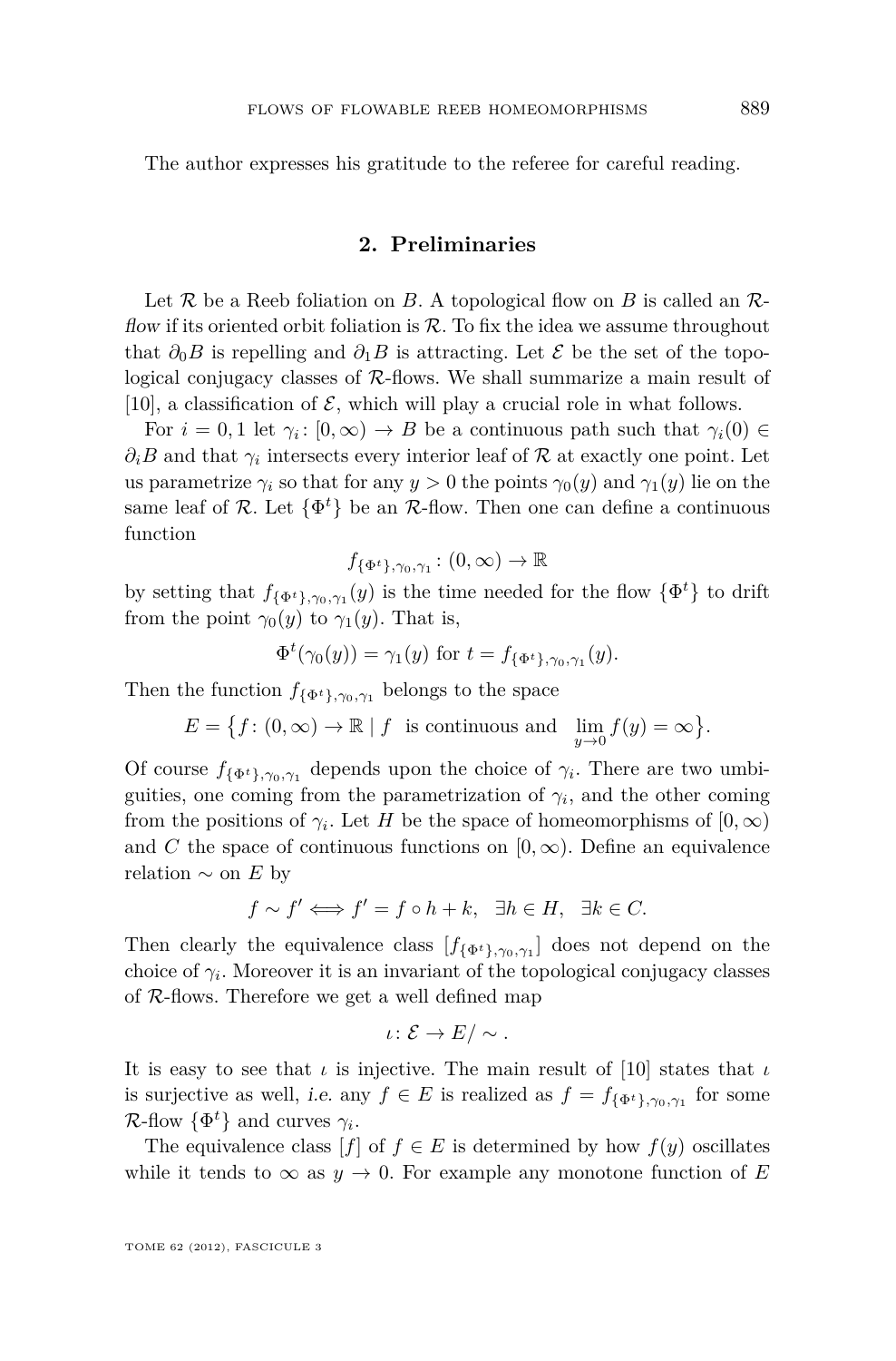belongs to a single equivalence class, which corresponds to a standard Reeb flow. By definition a *standard Reeb flow* is a flow which is topologically conjugate to the flow  $\{\varphi_P^t\}$  on *P* given by

$$
\varphi_P^t(x, y) = (2^t x, 2^{-t} y).
$$

To measure the degree of oscillation of  $f \in E$ , define a nonnegative valued continuous function  $f^*$  defined on  $(0, 1]$  by

$$
f^*(y) = \max(f|_{[y,1]}) - f(y).
$$

Then we have the following easy lemma.

Lemma 2.1.

(1) If  $h \in H$ , then  $(f \circ h)^* = f^* \circ h$  in a neighbourhood of 0.

(2) If  $k \in C$  and  $y \to 0$ , then  $(f + k)^*(y) - f^*(y) \to 0$ .

(3) There is a sequence  $\{y_n\}$  converging to 0 such that  $f^*(y_n) = 0$ .

For *f* as above, define an invariant  $\sigma(f) \in [0, \infty]$  by

$$
\sigma(f) = \limsup_{y \to 0} f^*(y).
$$

Lemma 2.1 implies that  $\sigma(f)$  is an invariant of the class [f]. We also have  $\sigma(f) = 0$  if and only if the class  $[f]$  is represented by a monotone function, that is, [*f*] corresponds to a standard Reeb flow.

#### **3. Proof of Theorem [1.1](#page-2-0)**

Fix once and for all a nonstandard Reeb homeomorphism *h* of *B* and assume that *h* is the time one of a flow  $\{\Phi^t\}$ . Then it can be shown that the orbit foliation  $\mathcal{R}$  of  $\{\Phi^t\}$  is a bundle foliation in  $\text{Int}(B)$ , and therefore R is a Reeb foliation. Let  $\gamma_i$   $(i = 0, 1)$  and  $f = f_{\{\Phi^t\}, \gamma_0, \gamma_1}$  be as in Sect. 2. Notice that  $\sigma(f) > 0$  since  $\{\Phi^t\}$  must be nonstandard.

Our plan is to define "coordinates" of *B* via these data, and study the behaviour of any other flow  $\{\varphi^t\}$  whose time one is *h* using these coordinates. But it is more convenient to work with the quotient space by *h*. So let

$$
A = B/\langle h \rangle.
$$

*A* is a non-Hausdorff 2-manifold with two boundary cirles,  $\partial_i A = \partial_i B / \langle h \rangle$  $(i = 0, 1)$ . Any neighbourhood of any point of  $\partial_0 A$  intersects any neighbourhood of any point of *∂*1*A*. Denote

$$
Int(A) = Int(B)/\langle h \rangle, \quad A_i = Int(A) \cup \partial_i A, \quad i = 0, 1.
$$

ANNALES DE L'INSTITUT FOURIER

<span id="page-4-0"></span>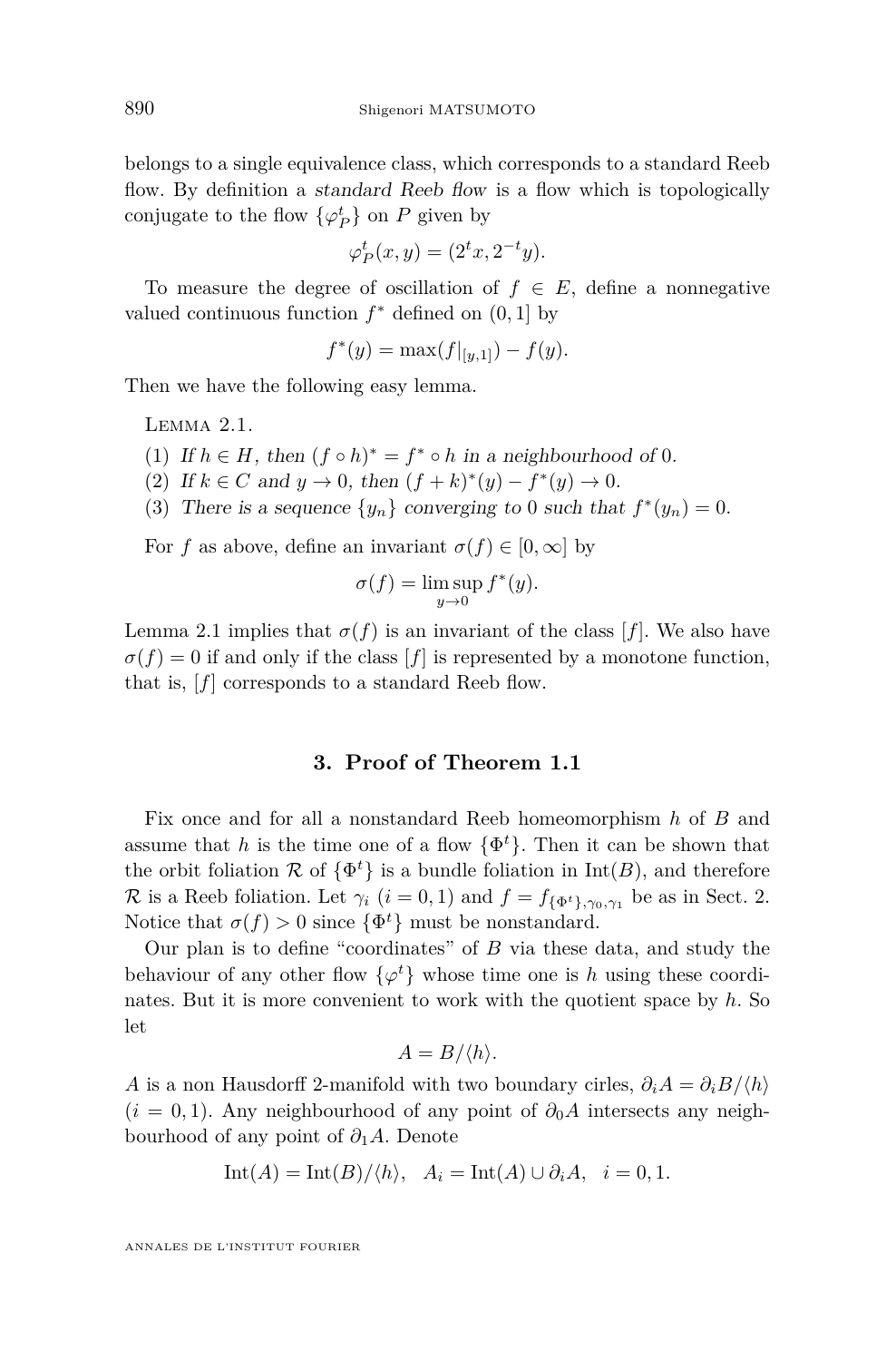<span id="page-5-0"></span> $A_i$  is a Hausdorff space homeomorphic to  $S^1 \times [0, \infty)$ .

The flow  $\{\Phi^t\}$ , as well as the other flow  $\{\varphi^t\}$ , induces an  $S^1$ -action on *A*, still denoted by the same letter. The curve  $\gamma_i$  induces a curve in  $A_i$ , denoted by the same letter. One can use the parameter of the curve  $\gamma_i$  as a hight function p on A. Recall that by the convention of Sect. 2, the points  $\gamma_0(y)$  and  $\gamma_1(y)$  lie on the same leaf of R if  $y > 0$ . Let us define a projection  $p: A \to [0, \infty)$  as follows. For any  $\xi \in A$ ,

 $p(\xi) = y \iff \xi$  lies on the leaf of R passing through  $\gamma_0(y)$  or  $\gamma_1(y)$ .

Of course  $p(\partial_i A) = \{0\}$ . The orbit foliation of the  $S^1$  action  $\{\Phi^t\}$  is now horizontal. On the other hand we do not know what the orbit foliation of  $\{\varphi^t\}$  looks like.

Next define a projection  $\pi_i: A_i \to S^1$  as follows. For any point  $\xi \in A_i$ ,

$$
\pi_i(\xi) = x \Longleftrightarrow \xi = \Phi^x(\gamma_i p(\xi)).
$$

Since

$$
\xi = \Phi^{\pi_0(\xi)} \gamma_0 p(\xi) \text{ and } \xi = \Phi^{\pi_1(\xi)} \gamma_1 p(\xi) = \Phi^{\pi_1(\xi)} \Phi^{fp(\xi)} \gamma_0 p(\xi),
$$

we have

(3.1) 
$$
\pi_0 - \pi_1 = f \circ p \mod \mathbb{Z} \text{ on Int}(A).
$$

There is a homeomorphism

$$
\pi_0 \times p \colon A_0 \to S^1 \times [0, \infty).
$$

If we use the arguments  $x = \pi_0(\xi)$  and  $y = p(\xi)$  on  $A_0$ , the foliation by  $\pi_0$  is vertical i.e. given by the curves  $x = \text{const.}$ , while the foliation by  $\pi_1$ , defined on  $Int(A)$ , is given by the curves

$$
x = f(y) + \text{const.} \mod \mathbb{Z}.
$$

Both foliations are invariant by the horizontal rotation {Φ *t*}.

Now choose a decreasing sequence of positive numbers

$$
1 > y_1 > y'_1 > y_2 > y'_2 > \cdots
$$

such that

(3.2)

$$
f^*(y'_n) > \sigma(f)/2
$$
,  $y_n = \min\{y > y'_n \mid f^*(y) = 0\}$ ,  $y_n \to 0 \ (n \to \infty)$ .

By Lemma [2.1](#page-4-0) (3), the value of the function  $f^*$  is oscillating between 0 and around  $\sigma(f)$ . Therefore it is possible to choose such a sequence. Returning to  $f$ ,  $(3.2)$  implies

(3.3) 
$$
f(y_n) = \max(f|_{[y'_n,1]}), \quad f(y'_n) < f(y_n) - \sigma(f)/2.
$$

TOME 62 (2012), FASCICULE 3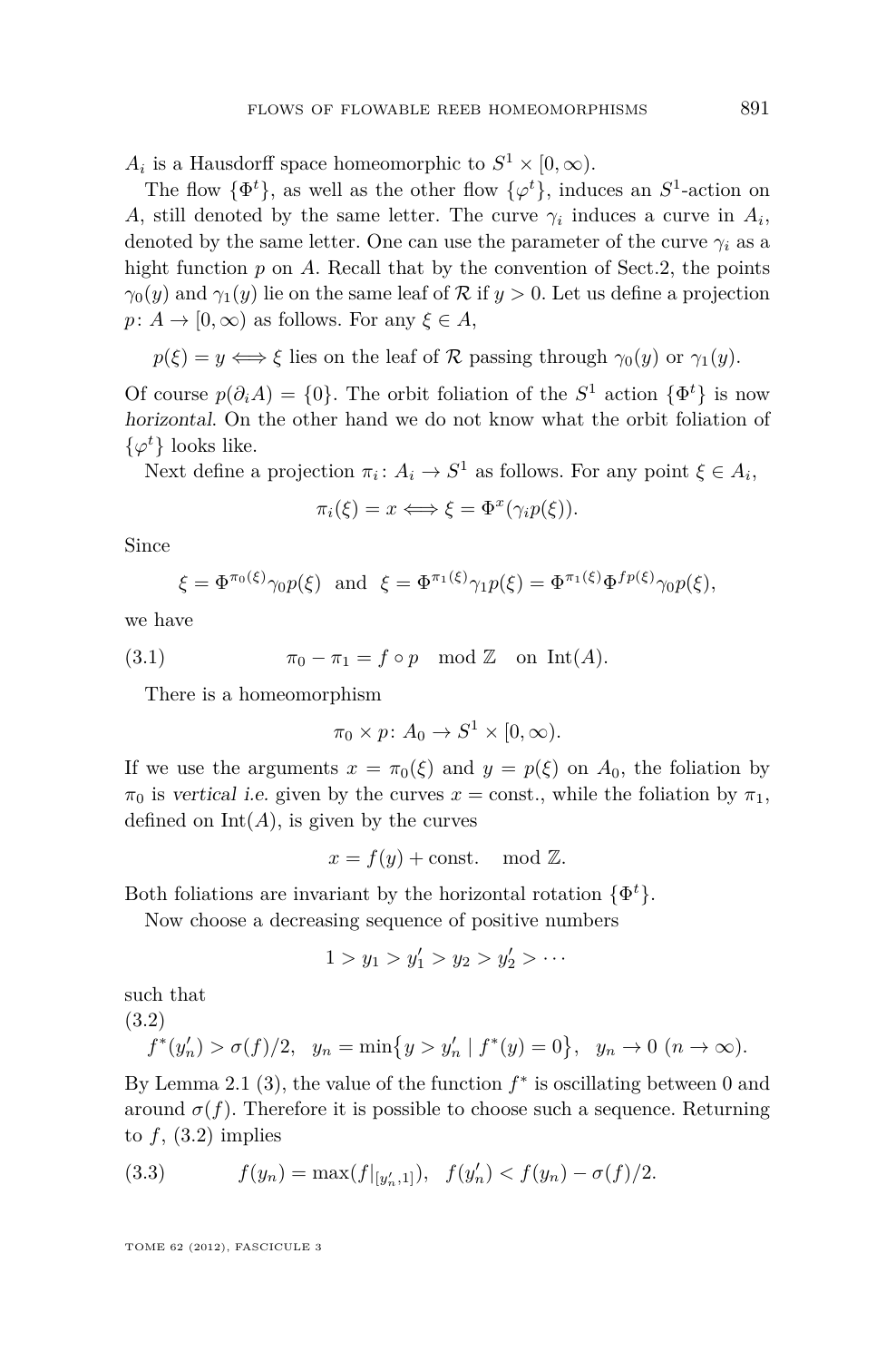<span id="page-6-0"></span>Thus the foliation by  $\pi_1$  has oscillating leaves. It is (topologically) tangent to the vertical foliation at the level set  $p^{-1}(y_n)$ .

To prove Theorem [1.1,](#page-2-0) it suffices to show the existence of a homeomorphism of  $\partial_0 A$  to  $\partial_1 A$  that conjugates  $\varphi^t|_{\partial_0 A}$  to  $\varphi^t|_{\partial_1 A}$  for any free  $S^1$  action  $\{\varphi_i^t\}$  on *A*. Define an  $S^1$  action  $\{\varphi_i^t\}$  on  $S^1$   $(i = 0, 1)$  as the conjugate of  $\varphi^t|_{\partial_i A}$  by  $\pi_i$ , *i.e.* so as to satisfy

$$
\varphi_i^t \circ \pi_i = \pi_i \circ \varphi^t \text{ on } \partial_i A.
$$

Then our goal is to show that  $\varphi_0^t$  is conjugate to  $\varphi_1^t$  by a homeomorphism *g* of  $S^1$  which can be chosen independently of the  $S^1$  action  $\{\varphi^t\}$ . But since  $\{\Phi^t\}$  is one such  $S^1$  action and  $\Phi^t_i$  is just a rotation, the homeomorphism *g* must be a rotation itself.

Besides [\(3.3\)](#page-5-0), we may assume

(3.4) 
$$
f(y_n) \to \alpha \mod \mathbb{Z}
$$
.

Denote by  $R_\alpha: S^1 \to S^1$  the rotation by  $\alpha$ . Now our goal is to show the following proposition.

PROPOSITION 3.1. — For any free  $S^1$ -action  $\{\varphi^t\}$  on *A*, we have

$$
R_{\alpha} \circ \varphi_1^t = \varphi_0^t \circ R_{\alpha}, \quad \forall t.
$$

This follows from the following lemma.

LEMMA 3.2. — For any free  $S^1$  action  $\{\varphi^t\}$  on *A* and for any nonnegative integer *k*

$$
R_{\alpha} \circ \varphi_1^{1/2^k} = \varphi_0^{1/2^k} \circ R_{\alpha}.
$$

The rest of this section is devoted to the proof of Lemma 3.2. We shall first prove it for  $k = 1$ . Define a function  $\delta$ : Int $(A) \to \mathbb{R}$  by

$$
\delta(\xi) = (\pi_0 \varphi^{1/2}(\xi) - \pi_1 \varphi^{1/2}(\xi)) - (\pi_0(\xi) - \pi_1(\xi)).
$$

We shall study the function  $\delta$  on the circle  $p^{-1}(y_n)$ . For  $\xi \in p^{-1}(y_n)$ , we have by  $(3.1)$ 

(3.5) 
$$
\delta(\xi) = f p \varphi^{1/2}(\xi) - f(y_n).
$$

The position of  $\varphi^{1/2}(\xi)$  for  $\delta(\xi) > 0$  is indicated by the dot in the figure. Notice that it must be below  $p^{-1}(y'_n)$ .

ANNALES DE L'INSTITUT FOURIER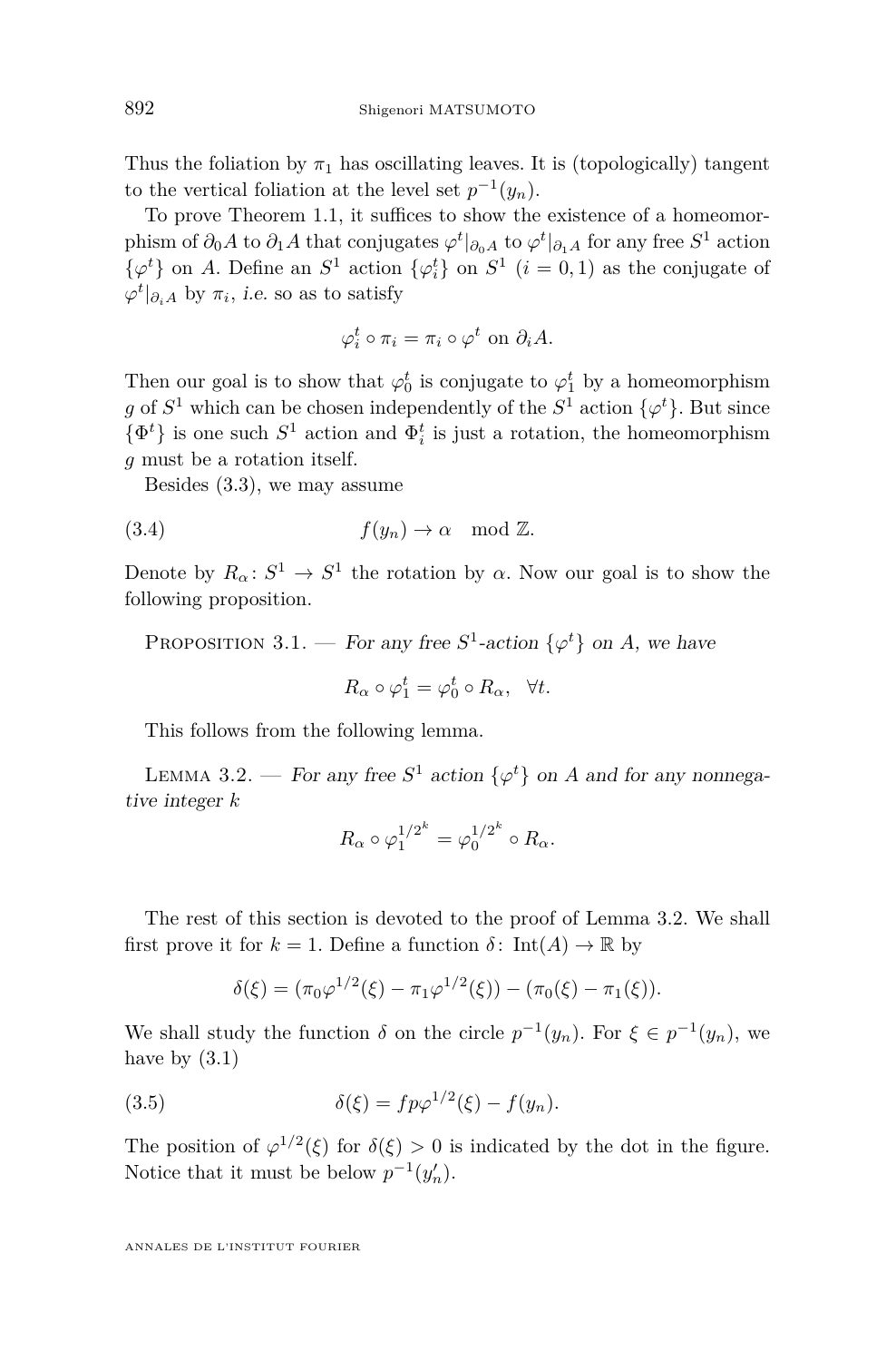<span id="page-7-0"></span>

There exists a *horizontally going point*  $\xi_n(0)$  in  $\pi^{-1}(y_n)$ , *i.e.* a point such that

$$
p\varphi^{1/2}(\xi_n(0)) = p(\xi_n(0)) = y_n.
$$

For, otherwise  $\varphi^{1/2}$  will displace the curve  $p^{-1}(y_n)$ , sending it, say below itself. But then  $\varphi^{1/2} \circ \varphi^{1/2}$  cannot be the identity.

Notice that  $\varphi^{1/2}(\xi_n(0))$  is also a horizontally going point. By [\(3.5\)](#page-6-0), we have

(3.6) 
$$
\delta(\xi_n(0)) = 0 \text{ and } \delta \varphi^{1/2}(\xi_n(0)) = 0.
$$

Passing to a subsequence if necessary, we may assume that

$$
\pi_i(\xi_n(0)) \to \alpha_i, \quad i = 0, 1.
$$

Of course we have by [\(3.1\)](#page-5-0)

$$
\alpha=\alpha_0-\alpha_1.
$$

For any  $x \in S^1$ , define  $\xi_n(x)$  to be the point on  $p^{-1}(y_n)$  such that

$$
\pi_i(\xi_n(x)) = \pi_i(\xi_n(0)) + x \quad (i = 0, 1).
$$

Then we have

$$
(3.7) \qquad \pi_i(\xi_n(x)) \to x + \alpha_i, \text{ and } \pi_i \varphi^{1/2}(\xi_n(x)) \to \varphi_i^{1/2}(x + \alpha_i).
$$

To see the second assertion, notice that by the first assertion and the fact that  $p(\xi_n(x)) \to 0$ , the point  $\xi_n(x)$  converges to a point  $\xi_{\infty,i}(x) \in \partial_i A$ . Of course

$$
\pi_i(\xi_{\infty,i}(x)) = x + \alpha_i \text{ and } \varphi^{1/2}(\xi_n(x)) \to \varphi^{1/2}(\xi_{\infty,i}(x)).
$$

Therefore

$$
\pi_i \varphi^{1/2}(\xi_n(x)) \to \pi_i \varphi^{1/2}(\xi_{\infty,i}(x)) = \varphi_i^{1/2} \pi_i(\xi_{\infty,i}(x)) = \varphi_i^{1/2}(x + \alpha_i),
$$

as is asserted.

TOME 62 (2012), FASCICULE 3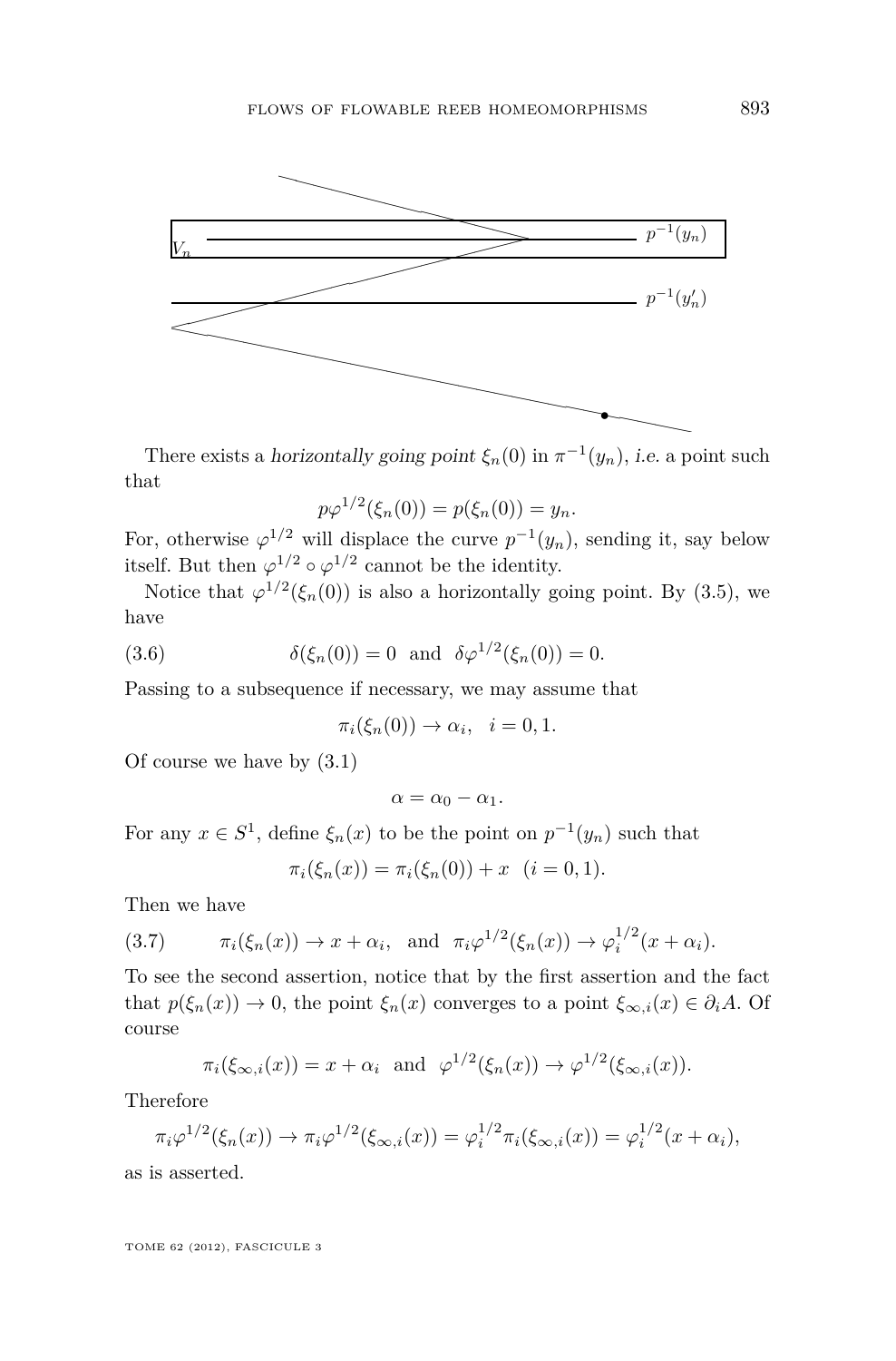Now we have

$$
(3.8)
$$
  
\n
$$
\delta(\xi_n(x)) = (\pi_0 \varphi^{1/2}(\xi_n(x)) - \pi_0(\xi_n(x))) - (\pi_1 \varphi^{1/2}(\xi_n(x)) - \pi_1(\xi_n(x)))
$$
  
\n
$$
\longrightarrow (\varphi_0^{1/2}(x + \alpha_0) - \alpha_0) - (\varphi_1^{1/2}(x + \alpha_1) - \alpha_1) = J_0(x) - J_1(x),
$$

where

$$
J_i = R_{\alpha_i}^{-1} \circ \varphi_i^{1/2} \circ R_{\alpha_i},
$$

an involution on  $S^1$ . Now  $(3.6)$  and  $(3.8)$  imply that

$$
J_1(0) = J_0(0).
$$

By some abuse we denote by *<* the positive circular order for two nearby points of *S* 1 .

All we are about is to show that  $J_0 = J_1$ . Assume for contradiction that this is not the case. Since  $J_i$  is an involution, there is a point  $0 < x_0 < J_i(0)$ such that  $J_0(x_0) \neq J_1(x_0)$ . Choosing the point  $x_0$  as near 0 as we wish, we can assume

(3.9) 
$$
|J_1(x) - J_0(x)| < \sigma(f)/4 \quad \text{if} \quad 0 \leq x \leq x_0.
$$

There are two cases, one  $J_0(x_0) > J_1(x_0)$  and the other  $J_0(x_0) < J_1(x_0)$ . But the latter case can be reduced to the former case by replacing 0 by  $J_0(0) = J_1(0)$  and  $x_0$  by  $J_0(x_0)$ . Notice that the image by  $\pi_i$  of the horizontally going points  $\varphi^{1/2}(\xi_n(0))$  converge to  $J_0(0) = J_1(0)$ . This is all we need in the argument that follows, and therefore we can replace 0 by  $J_0(0) = J_1(0).$ 

So we assume

$$
(3.10) \t\t J_0(x_0) > J_1(x_0).
$$

By (3.8) (3.9) and (3.10), we have for any large *n*,

$$
(3.11) \qquad |\delta(\xi_n(x))| < \sigma(f)/3 \text{ if } 0 \leq x \leq x_0 \text{ and } \delta(\xi_n(x_0)) > 0.
$$

Let

$$
W_n = \{ \xi \in A \mid fp(\xi) > f(y_n) - \sigma(f)/3 \}
$$

and let  $V_n$  be the connected component of  $W_n$  that contains  $p^{-1}(y_n)$ . The subset  $V_n$  is a horizontal open annulus disjoint from  $p^{-1}(y'_n)$ . See the figure. By [\(3.3\)](#page-5-0),

(3.12) 
$$
\xi \in V_n \Longrightarrow fp(\xi) \leqslant f(y_n).
$$

Now we have by  $(3.5)$  and  $(3.11)$ 

$$
f p \varphi^{1/2}(\xi_n(x)) - f(y_n) = \delta(\xi_n(x)) > -\sigma(f)/3
$$

ANNALES DE L'INSTITUT FOURIER

<span id="page-8-0"></span>

 $(3.8)$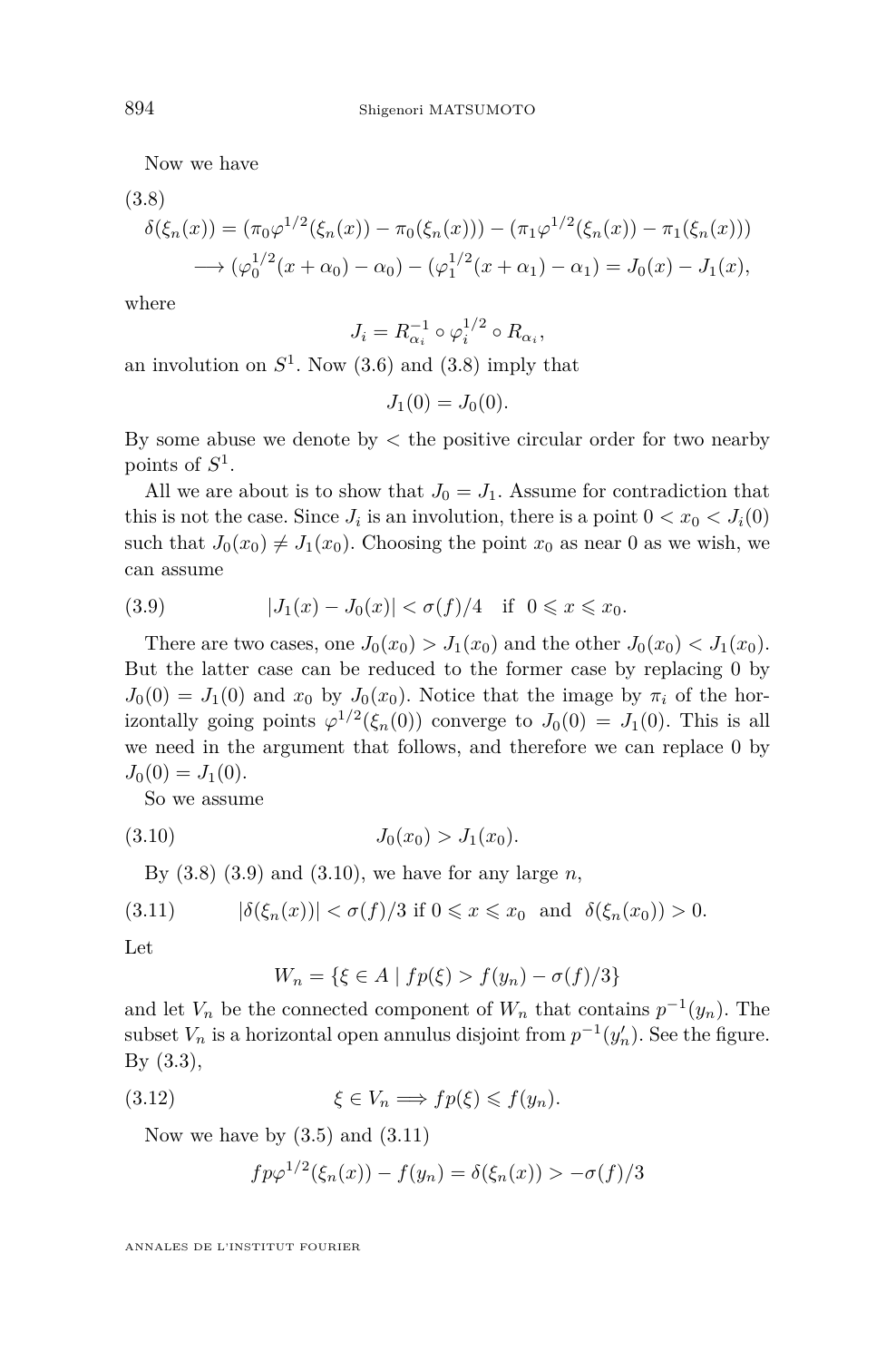if  $0 \le x \le x_0$ . This shows that  $\varphi^{1/2}(\xi_n(x))$  is contained in  $W_n$ . But since  $\xi_n(0)$  is horizontally going,  $\varphi^{1/2}(\xi_n(0))$  lies in  $V_n$ . Moreover the assignment

$$
x \mapsto \varphi^{1/2}(\xi_n(x))
$$

is continuous. Thus  $\varphi^{1/2}(\xi_n(x))$  lies in  $V_n$  for any  $0 \leq x \leq x_0$ . In particular

$$
\varphi^{1/2}(\xi_n(x_0)) \in V_n \text{ and } fp\varphi^{1/2}(\xi_n(x_0)) \leq f(y_n).
$$

But the assumption  $\delta(\xi_n(x_0)) > 0$  of [\(3.11\)](#page-8-0) implies

$$
fp\varphi^{1/2}(\xi_n(x_0)) > f(y_n).
$$

The contradiction shows that  $J_0 = J_1$ , *i.e.* 

$$
\varphi_1^{1/2}\circ R_\alpha=R_\alpha\circ\varphi_0^{1/2}
$$

for  $\alpha = \alpha_0 - \alpha_1$ , as is required.

Now  $J_0 = J_1$  implies that for any large *n* 

$$
\xi \in p^{-1}(y_n) \Longrightarrow |\delta(\xi)| < \sigma(f)/3,
$$

that is, any point in  $p^{-1}(y_n)$  is nearly horizontally going, meaning that it is mapped by  $\varphi^{1/2}$  into  $V_n$ .

To show Lemma [3.2](#page-6-0) for  $k = 2$ , first choose a horizontally going point  $\xi'_n(0) \in p^{-1}(y_n)$  for  $\varphi^{1/4}$ . Its image  $\varphi^{1/4}(\xi'_n(0))$  is not horizontally going, but nearly horizontally going for  $\varphi^{1/4}$ . Passing to a subsequence, we may assume

$$
\pi_i(\xi'_n(0)) \to \alpha'_i.
$$

Clearly we have

$$
\alpha = \alpha_0' - \alpha_1'.
$$

The point  $\xi'_n(x)$  in  $p^{-1}(y_n)$  is defined just as before by

$$
\pi_i(\xi'_n(x)) = \pi_i(\xi'_n(0)) + x.
$$

Define a function  $\delta'$ : Int(*A*)  $\to \mathbb{R}$  by

$$
\delta'(\xi) = (\pi_0 \varphi^{1/4}(\xi) - \pi_1 \varphi^{1/4}(\xi)) - (\pi_0(\xi) - \pi_1(\xi)),
$$

and let

$$
J_i' = R_{\alpha_i'}^{-1} \circ \varphi^{1/4} \circ R_{\alpha_i'}.
$$

Then we have

$$
\delta(\xi_n'(x)) \to J_0'(x) - J_1'(x).
$$

By the previous step we have shown

$$
\varphi_1^{1/2} = R_\alpha^{-1} \circ \varphi_0^{1/2} \circ R_\alpha,
$$

TOME 62 (2012), FASCICULE 3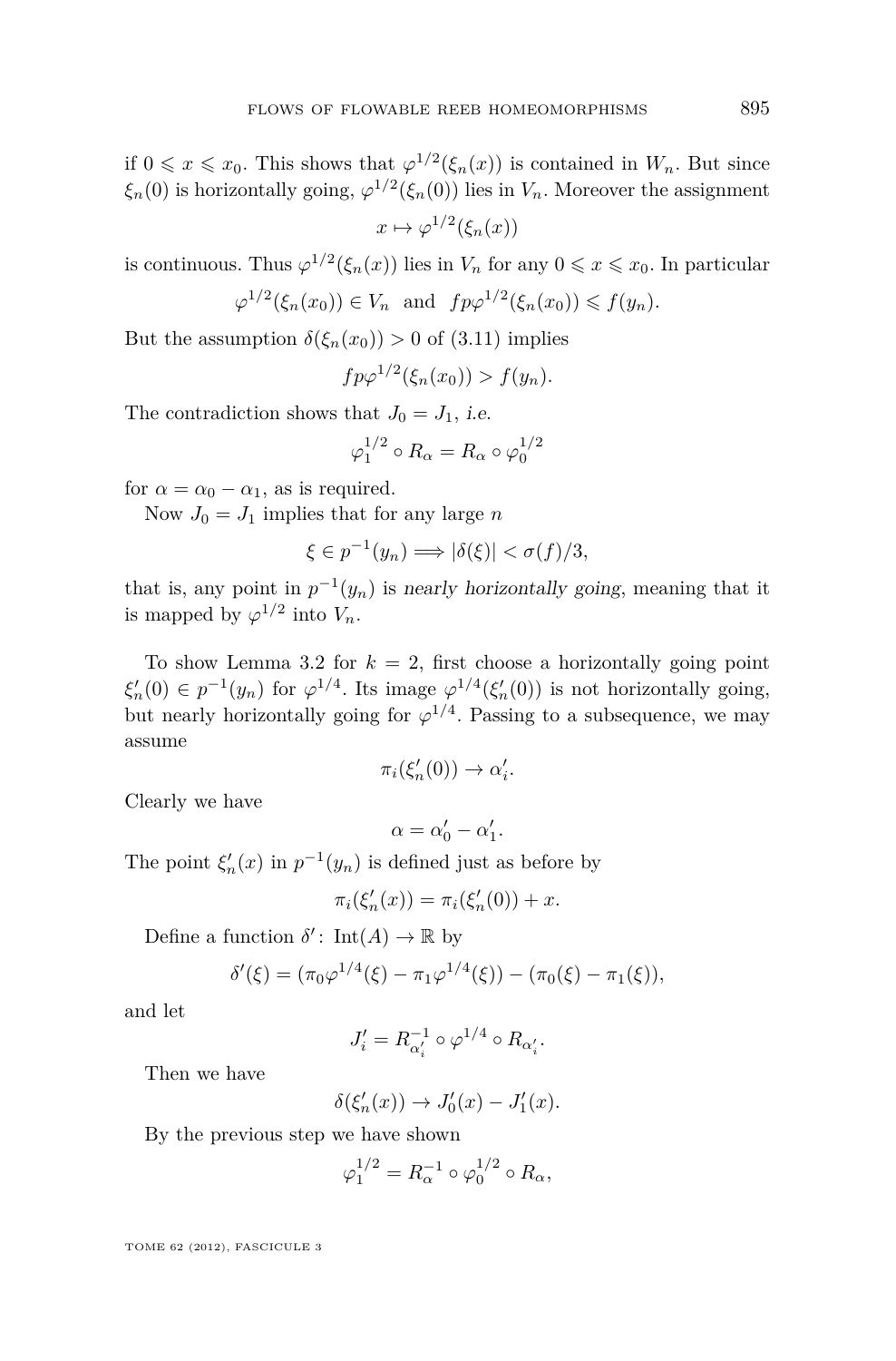which implies  $(J'_0)^2 = (J'_1)^2$ . This enables us to find a point  $x'_0$  playing the same role as  $x_0$  in the previous argument such that  $J'_0(x'_0) > J'_1(x'_0)$  either near 0 or near  $J'_0(0) = J'_1(0)$ . In the latter case the point  $\varphi^{1/4}(\xi'_n(0))$  is only nearly horizontally going but this is enough for our purpose. By the same argument as before, we can show  $J'_0 = J'_1$ .

The proof for general *k* is by an induction.

#### **4. Examples**

We shall construct two examples of  $f \in E$ . We consider the corresponding flow {Φ *<sup>t</sup>*} and construct the non Hausdorff space *A* as in Sect.3. Properties of examples are stated in terms of the *S* <sup>1</sup> action on *A*. All the notations of Sect. 3 will be used.

Example 4.1. — There exists  $f \in E$  such that  $\sigma(f) = 1$  satisfying the following property: For any  $S^1$  action  $\{\psi^t\}$  on  $S^1$ , there is an  $S^1$  action  $\{\varphi^t\}$  on *A* such that  $\varphi^t_i = \psi^t$  (*i* = 0, 1).

The construction of *f* goes as follows. Let

$$
y_1 > y_1' > y_2 > y_2' \cdots
$$

be a sequence converging to 0. Define *f* such that

$$
f(y_n) = n
$$
, and  $f(y'_n) = n - 1$ 

and that  $f$  is monotone on the complementary intervals.

On the circles  $p^{-1}(y_n)$  and  $p^{-1}(y'_n)$ ,  $\pi_0 = \pi_1 \mod \mathbb{Z}$ . The desired flow is to preserve these circles and to be the conjugate of  $\psi^t$  by  $\pi_i$  there. The complementary regions are open annulus, and there the foliations by  $\pi_0$  and  $\pi_1$  are transverse, thanks to the monotonicity assumption on *f*. Therefore one can define  $\varphi^t$  so as to satisfy  $\pi_i \circ \varphi^t = \psi^t \circ \pi_i$   $(i = 0, 1)$ .

Example 4.2. — There exists  $f \in E$  such that any  $S^1$  action  $\{\varphi^t\}$  on *A* satisfies  $\varphi_i^t = R_t$  (*i* = 0, 1).

Using the sequence of Example 4.1, define  $f \in E$  such that

$$
f(y_n) = n\beta
$$
 and  $f(y'_n) = n\beta - 1$ ,

for some irrational  $\beta > 0$  and that f is monotone on the complementary intervals. Then

$$
\pi_0 - \pi_1 = n\beta \quad \text{on} \quad p^{-1}(y_n).
$$

ANNALES DE L'INSTITUT FOURIER